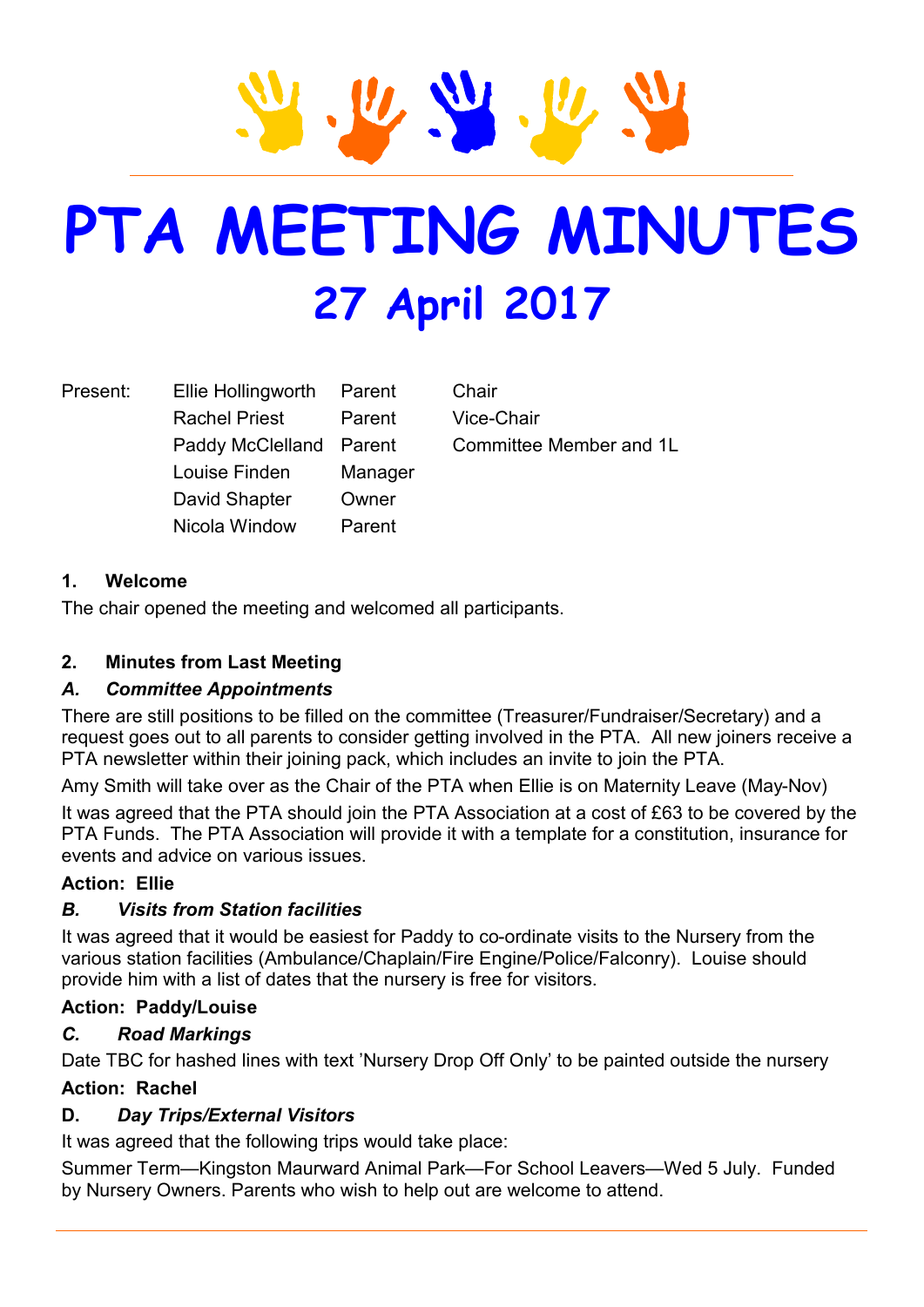Winter Term– Haynes Motor Museum-September DTBC. The children can have a ride around the museum at a cost of £2/child which the Nursery Owners agreed to fund.

It was agreed that the MOD Welfare Fund would pay for Chick Hatching Kits in the Winter Term of 2018.

#### **Action: Louise**

# *E. Base Events*

The Base Families Day is 31 May 17 and the nursery will take the children to the event. BV rides could be provided on another occasion if no time/space on the day. The nursery will provide a Nappy Change Facility at the event. It was agreed that the PTA would set up a pre-loved stall near the Nappy Change Facility and a Bran Tub on the day (Amy to arrange). There are still items left from the Feb pre-loved sale but a plea goes out to all parents for more donations. Yeovilteenies will also set up an information board with the leaflets on funding/Armed Forces Covenant etc.

Amy is to follow up with Denise at Welfare to see if the Pantomime Company could visit the nursery for Christmas 2017 in the Winter Term.

#### **Action: Amy/David/Louise**

#### *F. Base Survey on Childcare*

The work the nursery does to prepare children for school will be advertised on the information board.

#### **Action: Ellie**

# *G. MOD Welfare Fund*

Ellie/Louise/David/Samantha will draw up an MOU discussing how the MOD Welfare Fund and PTA funds should be administered.

#### **Action: David/Louise/Ellie**

# *H. Fundraising*

The Goldenball Scheme is ready to be rolled out. It was agreed that if no-one wins on a particular week then there would be a rollover. The PTA will pay for the £40 licence for the lottery which will also allow the PTA to hold raffles.

The sponsored Toddle/Walk around Lytes Cary will be on Fri 30 Jun at 1400. Rachel will email Lytes Cary to advise them and Amy will send out sponsorship forms.

The nursery will create a collection pot for foreign currency.

# **Action: Rachel/Amy/Louise**

# *I. Garden Update*

It was agreed that quotes should be sought for moving the fence/building a wall to encompass the new land around the nursery. The decision to replace the fence/wall will be reviewed at every meeting dependent on the expansion.

#### **Action: David/Amy**

# *J. Nursery and Infrastructure Update*

Paddy will liaise with the logistics department to get the chairs replaced.

The Fire Chief advised Louise that the inner door at the front of the nursery could be locked but would need a Push Release system on the inside and key code on the outside. Paddy will ask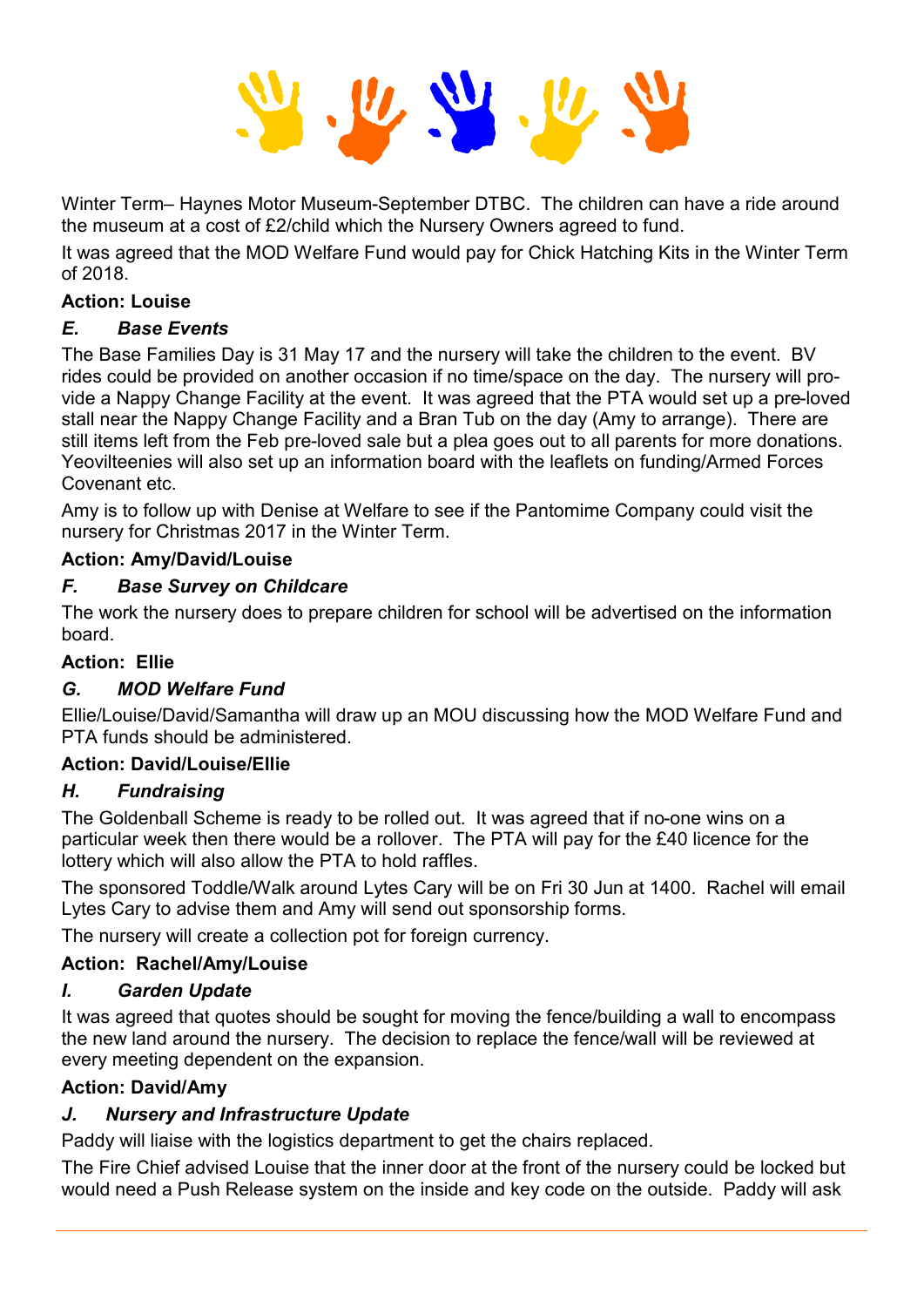Mr Spencer (Change Management) to visit the nursery to discuss a Change Management Request for the door locks.

David has ordered a new magazine rack.

Rachel will investigate whether it is possible to create a speed bump on the access road to the nursery.

Paddy will arrange parking for Nursery Staff 26 May—1 June.

Rachel will get 3 Yeovilteenies parking tallies made for the spaces outside nursery.

# **Action: Rachel/David/Paddy**

# *K. Armed Forces Covenant*

Rachel will ask the Commodore to visit the nursery and have his photo taken with the new sign to publicise the signing of the Covenant.

# **Action: Rachel**

# *L. Deployment Support Packs*

David agreed to look into Deployment Support Packs for children whose parents are deployed, modeled on the Little Troopers Packs.

# **Action: David**

# *M. Summer Garden Party*

The Summer Garden Party will be held 21 July 1400-1700. All parents are invited to attend, although any parents that are able to help are welcome. There will be a bouncy castle and Graham Window was volunteered to provide a BBQ for the event. The Nursery Owners will fund the event and the PTA will fund an entertainer (Bubbles/Balloons etc) (Nicola to arrange with funds available from the PTA up to £120).

# **Action: Louise/Nicola**

# **3. Treasury Update and Future Spending**

# *A. Current PTA Funds*

There is currently £2430.61 in the account, awaiting £83.94 from the AWF to reimburse the fund for the new sign.

# **Action: Ellie**

# *B. MOD Welfare Grant*

The regular payments from the Grant are as follows and total c. £5000/year:

Laundry—£12/Wash

Tatty Bumpkin—£30/Week

Interactive Table—£126/month

Football—to be added by Louise

Boogy Bunnies—to be added by Louise

David will find out when we can leave the lease on the Interactive Table and how much it would cost to buy one as all felt this would be a more economical way to spend the money.

The nursery would like to use the grant to pay for another Chick/Duck Hatching Kit in the Spring Term of 2018 (£264/£280) and for another 6 Forest School Sessions in the Spring Term of 2018